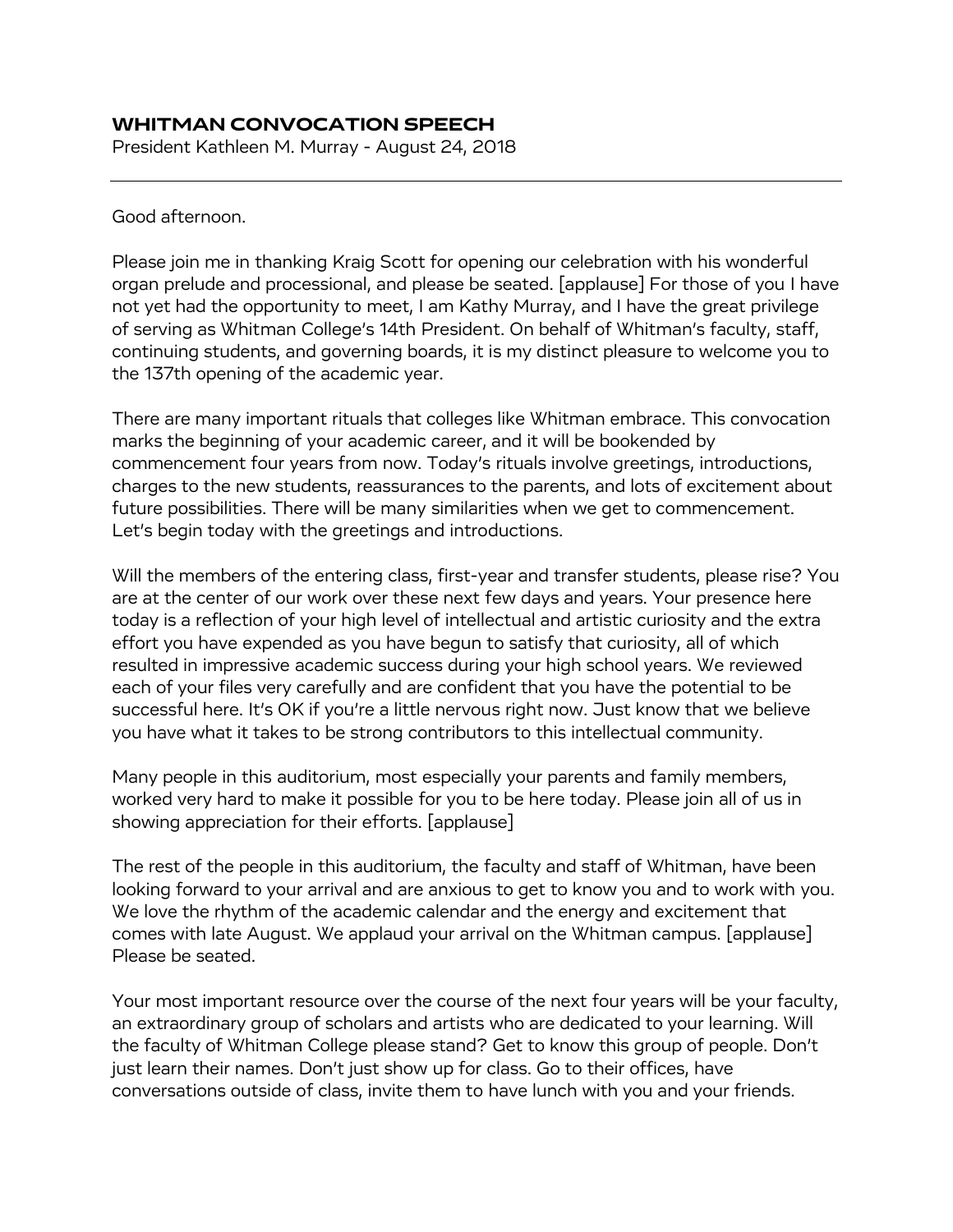They will push you beyond what you have ever imagined you were capable of accomplishing, and they will provide the support to make it possible for you to achieve at that very high level. But you will have to put forth the effort; they will not do the work for you. They have dedicated their professional lives to student learning, and they want you to succeed. Please join me in applauding the work of this faculty. [applause] Please be seated.

The other group critically important to your success over the course of these next years is the Whitman staff. Would the staff members present please stand? From taking care of our beautiful grounds and buildings, to preparing food for you, to helping you think about what internships and study away experiences will support your emerging passions, to making sure the budgets balance and the lights stay on, these people have dedicated their careers to student learning at this college. Please join me in applauding the work of our staff.

I am joined on stage by several members of the Whitman community. Their names and titles are in the program. I think you will find that most people at Whitman, including me, have an "open door" policy. My door is open unless I am in a meeting, and I encourage you to stop in and say hi. I also hold open office hours for students several times each semester, so please come in and let me know how things are going. Tell me what's going on around campus that excites you or concerns you. And, get to know the campus leaders who are up here with me.

Now that we have all been introduced, I want to share three things with you as you begin your career at Whitman. Now I realize that if every person you meet in the next few days shares with you even three things, you will be overwhelmed, so I'm actually only going to ask you to try to remember the second and third things. The first is a story from personal experience that I hope will give you some confidence over the course of the next couple of days. You need to know that many of us who are gathered here this evening, even those of us who are more than a few years out of college, have pretty vivid memories of our first days on campus as undergraduates. I remember arriving, a very nervous and shy 18-year-old, at another small liberal arts college, with my parents. This was a big day for all three of us because, since I am a first-generation college student (meaning neither of my parents had the opportunity to go to college), none of us knew exactly what to expect. And, we were pretty sure we were the only people on that campus who didn't know the insiders' rules of the game. We were wrong, of course, but we certainly weren't going to betray our discomfort by asking any questions. I know that a number of you sitting here this afternoon are having that same experience, and I just want to make sure you know that you are not alone and that you should ask your questions, both now and as you navigate your way through your Whitman career. Now back to my story.

That college, like this one, had a tradition of having parents and students on campus together for the opening of orientation. My parents and I were together at a reception –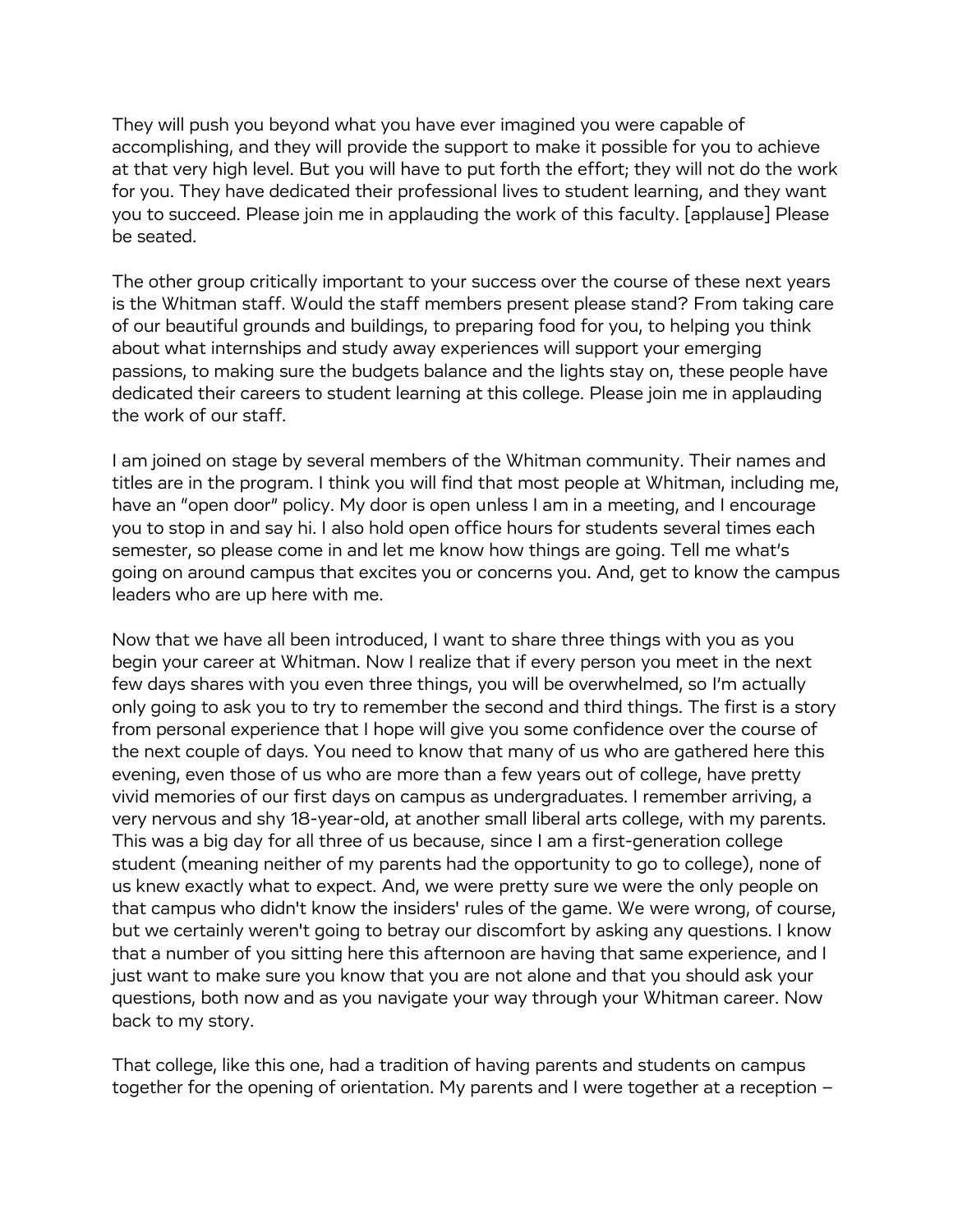I, of course, was hoping against hope that nobody would notice us – when the president of the college walked up, introduced himself, and, just to make small talk, asked my father what he did for a living. Convinced—like any normal teenager—that my parents, more specifically my father, would do something to embarrass me that day, I breathed a sigh of relief, believing it was a safe question and that my dad would simply tell him that he managed a small printing shop. Well, without missing a beat or cracking a smile, my father announced that he didn't like to work, had never worked, and didn't really see the value of work. Now that particular college president, unlike your own, did not have anything that resembled a sense of humor or even a small amount of compassion for the teenager melting into the floor in front of him, so he pretended to catch the eye of someone else and excused himself. I stand before you today as absolute living proof that, no matter what happens before they leave campus, your parents cannot embarrass you to death.

The second thing I want to share with you – and this is one of two things I'm counting on you to remember – I borrow freely from a very important mentor in my life. I heard him give this sort of address to new students many times during the early years of my career, and I've never forgotten his main message. It came through almost as a mantra throughout the talk: "Your business here is to learn. Your business here is to learn." You are extraordinarily bright and talented, you bring a wealth of diverse experiences to our community, and you are about to be challenged in ways that you have not yet imagined. Don't ever forget that your business here is to learn. You may be the first in your family to go to college, or both of your parents might be college professors, but all of you will face uncertainties and doubts during your career here. Seek out and get the support you need so you can stay focused on the fact that your business here is to learn. You are about to enjoy a level of freedom and personal choice that you probably have not experienced in your life. You will be faced with choices that could be life-altering. Don't forget that your business here is to learn. You come from different regions of the US and many different countries around the globe. Work to understand both what is different across geographic boundaries and what is universal, because your business here is to learn. You have arrived at Whitman with strong views about politics, religion, music, sports, and did I mention politics? You will be invited to express those views in productive and sometimes unproductive ways. If your views are not challenged during your time here, and if you don't learn how to meaningfully express your views, if we do not make you uncomfortable at times, we will have failed you, and you will have failed to remember that your business here is to learn. Colleges like to distinguish between a curriculum and a co-curriculum, but you have a single life at Whitman, and you will have opportunities to learn both within and beyond the classrooms. Take advantage of all of those opportunities and always remember that your business here is to learn. Now, my mentor would have gone on at some length until the fact that your business here is to learn was imprinted on your brain, but he was a college president for 25 years, and that longevity carries with it certain privileges. I'll simply encourage you to take advantage of everything this special place has to offer you in the next four years and remember that your business here is to learn.